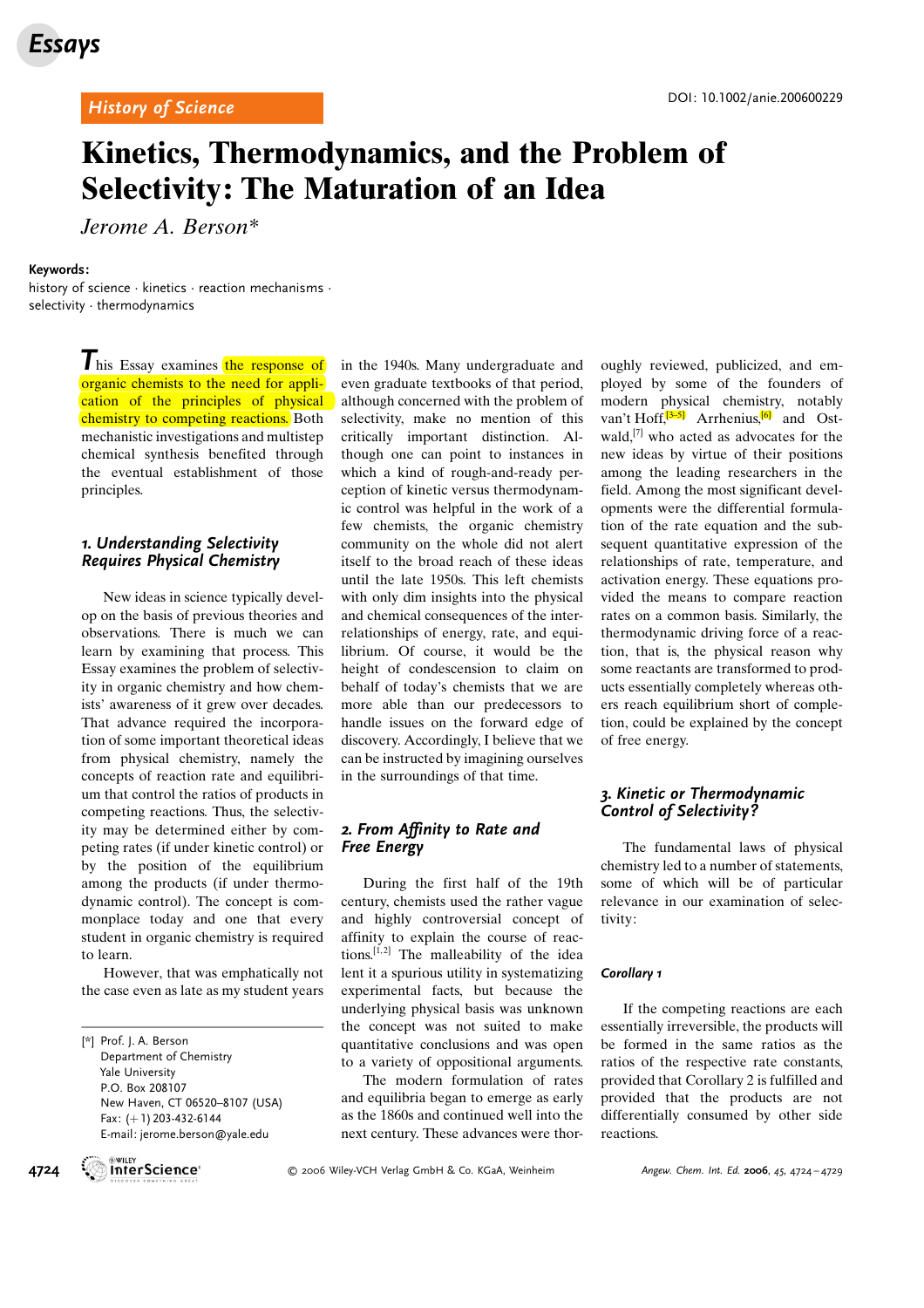#### Corollary 2

Those relative rates, however, will only be time-independent if the competing reactions are all of the same kinetic order. To my knowledge, this idea was first stated by Ingold et al. in 1931.[8] If the rates are of different orders, the product ratio in general will change with time, as not all of the concentration terms in the rate equations for the competition will cancel.

#### Corollary 3

If the reactions are reversible, a channel exists through which products can interconvert with each other by reverting to starting materials.

a) If this interconversion process is fast compared to the initial reaction, the product ratio will be the same as the equilibrium ratio.

b) If the interconversion is only moderately fast, the product ratio will change with time.

#### Corollary 4

However, the products may interconvert by some other independent process, even if the reactions by which they are formed are essentially irreversible.

a) If this other process is fast compared to the initial reaction, the product ratio will be the same as the equilibrium ratio.

b) If the interconversion is only moderately fast, the product ratio will change with time.

Corollaries 1 and 2 are the basis of kinetically controlled reactions, whereas corollaries 3 and 4 come into play for thermodynamically controlled (3 a and 4 a) or thermodynamically influenced (3 b and 4 b) reactions. These corollaries were not set out in detail in the early reports, but they were implied by the basic theory. In the following years, chemists sometimes invoked one or another of the corollaries to justify their procedures. However, it is difficult to find a statement of the complete set of corollaries in books or journal articles of the time.

#### 4. A Slow Learning Process

Thus, whether chemists were aware of it or not, they had proper intellectual tools at hand since about 1900 or even earlier to think clearly about these concepts. Looking back on the subsequent developments, one asks why then did another half-century have to pass for them to diffuse broadly throughout the organic chemical community. We return to this question later. First, we address how slow the learning process was.

The basis for a (very crude) estimate of how slowly the process occurred can be derived from Chemical Abstracts, which covers the period from 1907 to the present. A search therein for the term "kinetic control" during the period 1907–1930 gleans only one hit, whereas for the term "thermodynamic control" no hits are obtained. These results increase only to two and 18, respectively, during 1930–1950, but by 1950–1970 an exponential growth is apparent, with 65 and 124 references, respectively. Of course, too much cannot be read into this data; the apparent increase in hits may overestimate the true extent of cognitive growth if some of them simply reflect an autocatalytic expansion of the community's familiarity with the specific identifying terms "kinetic control" and "thermodynamic control." On the other hand, there would be a countervailing deficiency of the search for those terms if there were instances (as we will discuss later) in which the investigators were fully aware of the concept but used other nomenclature or simply did not include the term in the abstract.

With the exception of Walter Hückel, no author of textbooks before about 1940 seems to have incorporated any systematic discussion of the corollaries. Even Hückel's treatment in the 1935 version (2nd edition) of his Theoretische Grundlagen der Organischen Chemie<sup>[9]</sup> is fragmentary, as he states that the ratio of the rates of two competing reactions is given by the ratio of the products, provided that the reactions are irreversible. The statement is literally correct, but it is incomplete in defining the selectivity because it overlooks the proviso of Corollary 2. In the postwar translation<sup>[10]</sup> of the *Grundlagen*, this flaw was pointed out by the translator, Rathmann. Such important pedagogical texts as Hammett's Physical Organic Chemis $trv^{[11]}$  and Frost and Pearson's *Kinetics*  $\alpha$  and Mechanism<sup>[12]</sup> do not treat competitive reactions as a general category at all, although Hammett does give a very brief mention of one group of them in a discussion of the Friedel–Crafts reaction (see Section 6).

#### 5. Kinetically Controlled Aromatic Substitutions

Holleman at the University of Amsterdam was one of the first organic chemists to incorporate the new concepts. He made important progress in determining product ratios in aromatic substitutions, mostly through the construction and use of Gibb's phase diagrams.[13, 14] His strength in physical chemistry, probably gained in his experience as an assistant in the laboratory of van't Hoff,<sup>[15]</sup> led him to adopt the working principle that the product ratios were measures of the relative rates of the competing reactions. This idea, which now seems obvious to the modern chemist, apparently was a substantial intellectual leap in the first decade of the 20th century. Following on from the earlier work of van't  $Hoff^{[4]}$  and Lapworth, $^{[16]}$  it was one of the first applications of the new quantitative concept of reaction velocity to organic chemical phenomena. Beginning in about 1910, Holleman and co-workers studied the absolute reaction rates of various substitutions to make quantitative the generalizations that *meta*-directing groups deactivate the ring (decrease the rate of substitution), whereas ortho/para-directing groups activate the ring (increase the rate of substitution). Subsequently, Holleman and Caland<sup>[17]</sup> showed that the sulfonation of toluene is kinetically controlled. It was a rare and perhaps unprecedented instance in which the explicit attention of the investigators to the central issue of selectivity was clearly manifested.

Note, however, that the experiments by Holleman and Caland did not come to grips with the requirement of identity of kinetic order of the competing reactions (Corollary 2). Also, a modern chemist might be concerned about the sensitivity of Holleman's analytical method for determining the product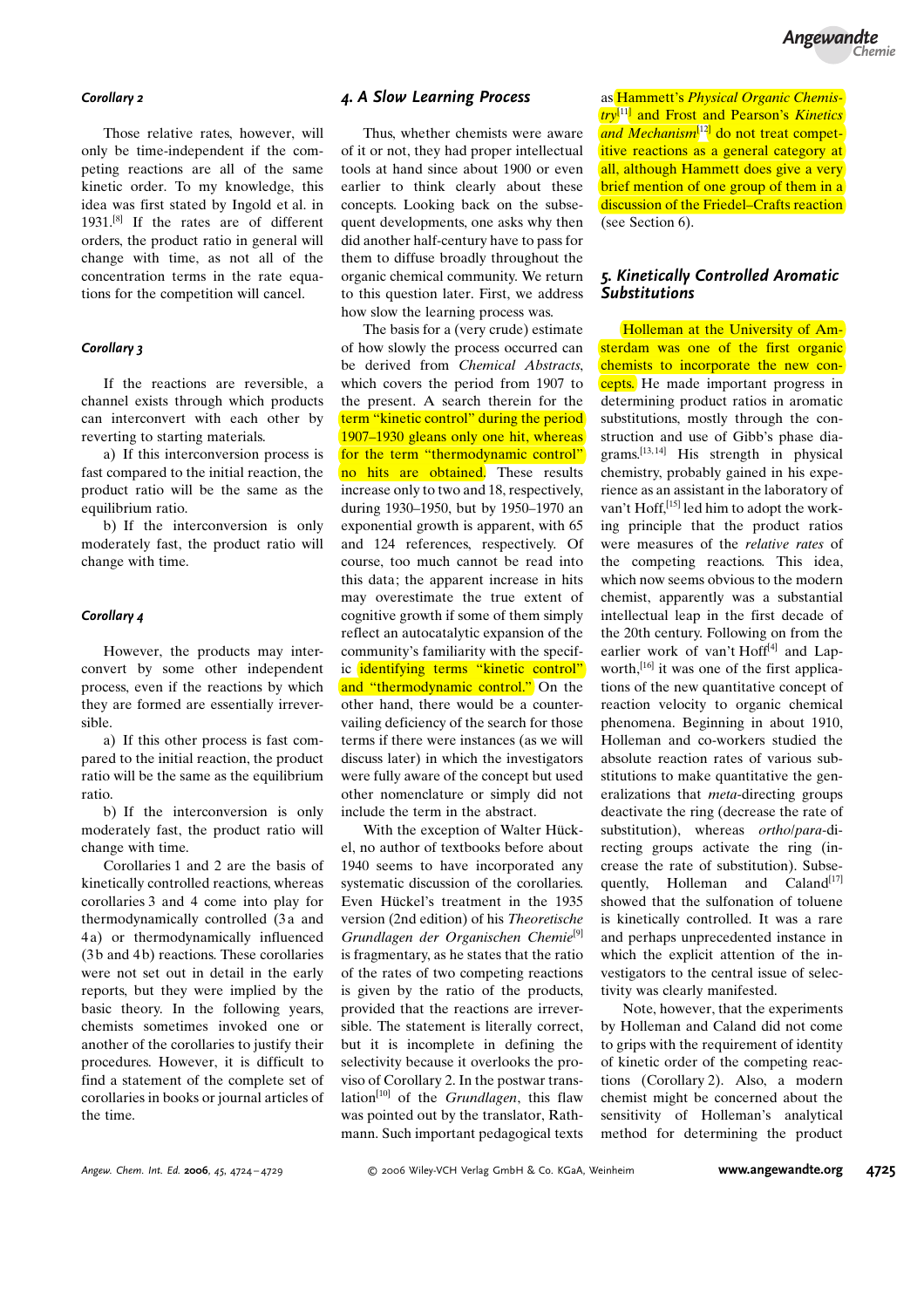ratios by phase diagrams. Nevertheless, the sophisticated level of reasoning in this early mechanistic study is impressive; very few other experiments of comparable quality were to be found during that era. Despite that, the insights reported by Holleman did not seem to make much impact on organic chemists for many years to come.

#### 6. Thermodynamically Controlled Aromatic Substitutions

Not all aromatic substitutions are kinetically controlled, as can be seen in the literature regarding Friedel–Crafts alkylation of aromatic compounds $[18-20]$ which provides compelling examples of thermodynamically controlled systems. The reaction of benzene with chloromethane in the presence of aluminum chloride is difficult to stop at the stage of monomethylation to toluene because the product is quickly alkylated further to dimethylbenzenes (xylenes) and higher alkylation products.<sup>[21, 20]</sup> However, the significant point in the present context is that the distribution of the three xylene products (ortho, meta, and para) changes during the time they are allowed to remain in contact with the aluminum chloride. Similarly, in the methylation of toluene, the three products initially comprise mostly ortho- and para-xylene, together with small amounts of meta-xylene, but over time the amount of the meta product increases, mainly at the expense of the ortho derivative.

It was only in 1939 that the Lewis acid facilitated interconversion of the isomeric xylenes was examined in some detail by Norris and co-workers. Their work had an empirical and preparative motivation, not a mechanistic one.<sup>[22,23]</sup> The papers by Norris and co-workers report the influence of time, temperature, and other variables on the ratio of xylene isomers but do not attempt to discuss the results in kinetic or thermodynamic terms. Even later (1946) in a review article on Friedel–Crafts reactions,[19] Price gives no discussion in terms of physical chemistry principles and describes the variations in product composition by the following statement: "[…] in general, the more vigorous the conditions with respect to the activity of

the catalyst or the alkylating agent or the severity of the time and temperature factors, the greater is the tendency for the formation of the abnormal m-derivatives."

This terminology invoking the "vigor" of the conditions was quite widespread, even if not universal, $[24]$  during that period, but it is seen to be lacking a precise physical foundation. The review by Price even omits any mention of the landmark study by Pitzer and Scott in  $1943^{[25]}$  which definitively showed that some of the Norris–Vaala<sup>[23]</sup> xylene mixtures corresponded closely in composition to the equilibrium mixture predicted directly from the measured thermodynamic properties of the individual components.

Despite the clearly laggard pace of adoption of the underlying physical principles of selectivity in aromatic substitutions, it should not be assumed that the entire community of chemists failed to recognize the importance of those ideas. A few early examples may be found in which one or more of the concepts were fully understood. Among these were several studies of allylic rearrangements.<sup>[26, 8, 27–30]</sup> In the interest of brevity, we omit a detailed description of those important results in order to focus on a stereochemical issue of broad significance (Section 7).

#### 7. Kinetics versus Thermodynamics in Other Systems: The Puzzle of the Walden Inversion

Walden's astonishing discoveries, which were reviewed in 1911.<sup>[31]</sup> of stereochemical inversion of configuration in several substitution reactions (for example, OH replacing Cl or vice versa) of aliphatic compounds are now well understood, as a result of studies carried out by Phillips, Kenyon, Hughes, and Ingold, among others.[32] Modern chemists therefore must exert some imagination to reproduce the widespread confusion that prevailed when the results were new. In both his review<sup>[31]</sup> and book,[33] Walden considers several nowabandoned theories proposed by his contemporaries, some of which were imaginative but none of which survived further examination.

From the point of view of this Essay, the most interesting of those abandoned theories was a proposal by Noyes and Potter<sup>[34]</sup> in 1912 which was essentially a restatement of a hypothesis that Walden had already considered and rejected. Noyes and Potter stated: "The rational view seems to be that the Walden inversion is merely a limiting case of ordinary rearrangements, where the interatomic forces are such that the equilibrium in the formation of two possible forms lies far on the side toward the formation of one of these."

Walden criticized this proposal on the following grounds: "This conclusion of Noyes, however, is only another formulation of the facts as those which Walden first established and has presented as inexplicably opposed to theory. The question of course remains open as to what kind of force must exist by which this extreme case of equilibrium, which defies kinetic and thermodynamic considerations, can be kept in place when otherwise it should strive to exit from this state and lead to a true equilibrium." $[33]$ 

Apparently, the idea that "direct" displacement of one group by another could be accompanied by clean inversion of configuration was so strange that Walden could not conceptualize it and therefore thought that it amounted to a complete overshoot of the equilibrium position, which of course was a thermodynamic impossibility.

Walden ended his review[31] with a comparison of the views of two of the leaders of physical chemistry. Ostwald.<sup>[35]</sup> Walden's postdoctoral mentor, asserted that "[...] this phenomenon appears to me in opposition to the fundamental principles of stereochemistry. One cannot invoke here the assistance of a transposition, which in principle, always gives only the racemic combination but not the optical inverse. Obviously, one cannot pretend that the problem does not permit of a solution, but each worthy solution actually considered shakes or modified the bases of stereochemistry."

In contrast, Arrhenius was not ready to abandon the fundamentals, as he put it in his book:[6] "It is even more probable that from the consequences of more extensive research, a new hypothesis in agreement with the principles of stereochemistry will explain the Walden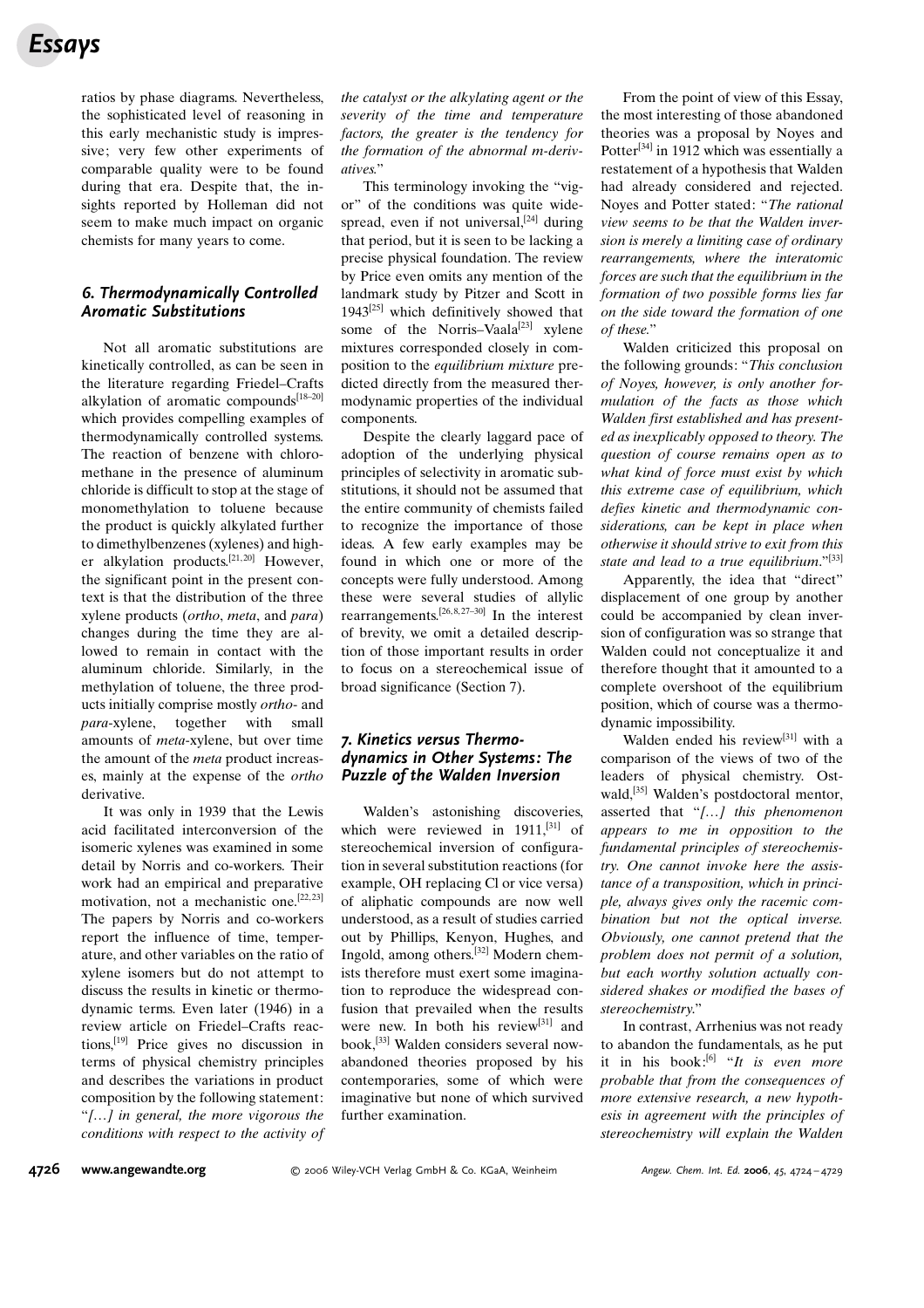inversion […] allowing for the formation of intermediate products, this singular result will no longer remain inexplicable."

A direct challenge to Walden's pessimistic position of 1911 on the inversion phenomenon appeared later that same year, when Le Bel wrote a short note<sup>[36]</sup> based on a private letter sent earlier from Le Bel to Walden, proposing what turned out to be a prescient explanation. Le Bel began by saying that the phenomenon of Walden inversion "[...] astonished me like everyone by its novelty, but I do not believe that one must see it as being in disagreement with the principles of stereochemistry." He imagined that in certain cases the attacking reagent, X', could approach the asymmetric carbon center which bears the groups  $X$ ,  $Y$ ,  $Z$ , and  $U$  (1, Scheme 1)



Scheme 1. The Walden inversion according to Le Bel.

from the direction opposite to the position occupied by the leaving group X, rather than from the same side. In effect, if X' pushes Y in front of itself with sufficient force, racemization need not result but instead the restoration of the tetrahedral structure may take place, with Y occupying the place originally held by  $X$  and with  $X'$  occupying the original place of Y, as in 2. A similar argument appeared in a paper by Emil Fischer in the same year.<sup>[37]</sup>

Le Bel and Fischer both went on to consider, as a plausible but not obligatory possibility, that the actual mechanism may involve a "product of addition" as an intermediate stage. Although neither of them used the specific term, the context of their remarks seem to point to a pentavalent carbon atom as the key structural feature of the intermediate. Le Bel ended his discussion, "I therefore conclude that the Walden inversion […] does not modify the bases of stereochemistry."

Eight years later, in his book $[33]$ Walden still held to his doubts that his inversions could be reconciled with fundamental physical theory. Regarding Le Bel's idea, he remarked that " $[...]$  it has the merit of simplicity which is inherent in the chosen mechanical picture. One can hardly claim that it also possesses the characteristic of completeness."

Missing from the theory, according to Walden, was an explanation of why some substitutions at asymmetric centers gave largely retention, others gave inversion, and still others gave some of each or even a near-racemic mixture, even when after-the-fact racemization could be shown to be absent.

To the present-day chemist, the Le Bel–Fischer hypothesis bears a strong resemblance to the later ideas about Walden inversion pioneered primarily by Ingold and the English school during the period  $1920-1940$ .<sup>[32]</sup> What was the insight that Walden needed to grasp in order to accept the Le Bel– Fischer hypothesis as the basis for further progress in elucidating the mechanism of inversion? In my view, it was precisely the necessity to distinguish between kinetic and thermodynamic factors. Walden met an impasse at the point in his argument when he could not understand how one could overshoot equilibrium. Possibly he was influenced by his former mentor Ostwald, who also was confused by the problem. What both of them apparently failed to recognize was that the substitution reactions are under *kinetic control*. If the product ratio is determined by the ratio of competing rates, one does not reach equilibrium. This point had been made, notably by Holleman for aromatic substitutions (Section 5), but Walden did not make the conceptual connection of that work to his own.

#### 8. The Pedagogy of Selectivity

Scattered evidence of awareness of the kinetics versus thermodynamics problem in selectivity is evident during the period up to 1940, notably in several papers on allylic rearrangements from several different laboratories.<sup>[26, 38, 8, 27-30]</sup>

However, formal attempts to communicate the general principles in a concise way were rare until the appearance of a paper on the Diels–Alder reaction by Woodward and Baer,  $^{[39]}$  who reported in 1944 that the addition of pentamethylenefulvene 3 to maleic anhydride 4 (Scheme 2) gives both endo and exo ad-



Scheme 2. Addition of pentamethylenefulvene (3) to maleic anhydride (4) to give the endo adduct 5 and exo adduct 6.

ducts (5 and 6, respectively). The endo adduct 5 is formed in greater amount at low temperature, but the product composition gives increasing proportions of exo product at higher temperatures. Furthermore, even in cold solution, the endo adduct, but not the exo product, dissociates to the addends—a reaction that is readily visible because of the yellow color of the fulvene. They proposed that the rate of formation of the endo adduct is faster than that of the exo adduct at low temperature, but the exo adduct is more stable than the endo adduct and therefore accumulates at equilibrium. Woodward and Baer summarized their proposal in the energy diagram shown in Figure 1.

Alder and Trimborn had made similar observations and interpretations, perhaps as early as 1943, during the war in Germany, but apparently they were unaware of Woodward and Baer's paper. Eventually a referee called it to Alder's attention, $[40]$  and Alder and Trimborn finally published in 1950, after the end of the war, the results of Trimborn's dissertation from 1943.<sup>[41]</sup> They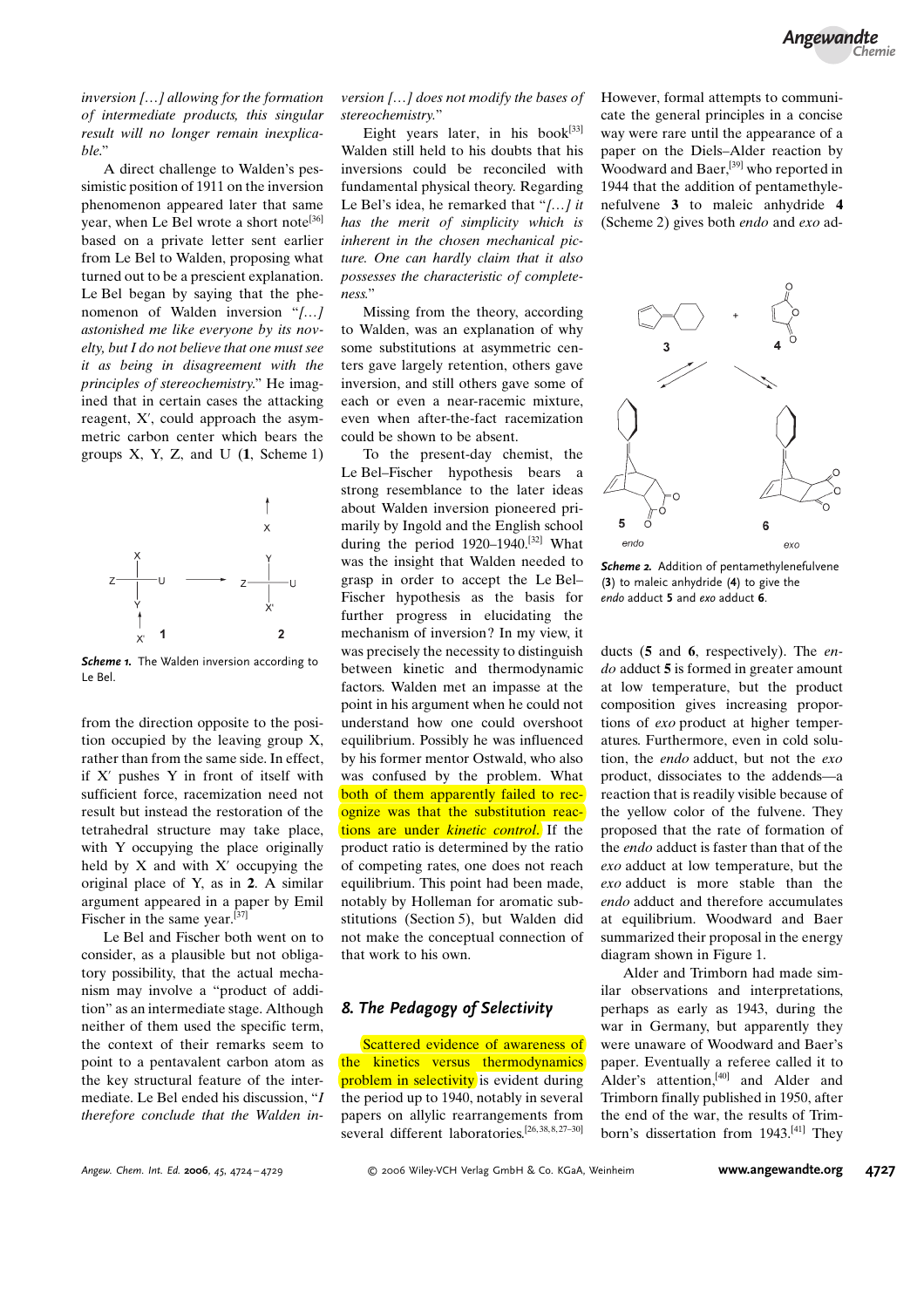



Figure 1. Diagram of energy versus reaction coordinate for the reaction of pentamethylenefulvene (A) and maleic anhydride (B). Adapted from Ref. [39] with permission of the American Chemical Society.

reported essential agreement with Woodward and Baer in all of the relevant experimental and interpretive points.

Obviously, these events raise a question of priority for the discovery of the temperature dependence of the Diels– Alder reactions of fulvenes, but of greater interest here is the appearance of the energy diagram shown in Figure 1. This diagram is one of the first—perhaps the very first—pictorial aid expressing the problem of kinetic versus thermodynamic control in chemical selectivity.

Although the Woodward–Baer diagram preceded by four years a paper on allylic rearrangements by Catchpole, Hughes, and Ingold, $[42]$  the latter authors were apparently unaware of the earlier work and presented an essentially equivalent diagram representing selectivity in allylic rearrangements. A number of chemists had mastered the basic concepts of the selectivity problem, but it is curious that, as far as I can determine, the actual terms themselves did not make an appearance until the paper by Ingold in  $1948$ <sup>[42]</sup> By then, Ingold apparently was concerned to teach chemists the basic ideas in a pedagogically compelling way. The abstract of that paper contains the statement, "the distinctions between the kinetic and thermodynamic control of the rearrangement are emphasized." Still later, Zimmerman used essentially the same kind of graphic illustration to display the energy relationships that control the stereochemistry of ketonization of enols, again with no mention of either of the previous published diagrams.[43]

I believe that the repeated presentations plausibly represent the urgency the authors felt to disseminate the basics of kinetic–thermodynamic principles to the community. This illustrates how spotty they must have seen the recognition of these principles to be at that time.

#### 9. Why so Slow?

One of the reasons for the slow learning curve may have been sociological. Segregation of organic and physical chemistry was endemic during the 19th century, especially in Germany, where the traditional academic organization of chemistry into separate institutes for each disciplinary unit prevailed. A more practical issue before 1950 was the difficulty of analyzing product mixtures to obtain accurate product ratios. Although solutions to this problem ultimately could be found in carefully chosen cases (see Section 5), there were no accurate analytical methods of general applicability until the advent of sophisticated chromatographic methods and of nuclear magnetic resonance spectroscopy, among other powerful tools. Still another stimulus to productive thinking about kinetic and thermodynamic issues after 1950 was the tremendous flowering of multistep organic synthesis, a discipline for which control of selectivity is required at every step. Examples of successful regiospecific applications abound in the recent literature on synthetic organic chemistry, but also worthy of mention are the numerous enantiospecific syntheses now appearing in response to government requirements that a chiral drug be enantiomerically pure. Satisfaction of this requirement can be achieved only by the choice of conditions that avoid the thermodynamic trap of racemization.

Published online: June 21, 2006

[2] S. Weininger in Tools and Modes of Representation in the Laboratory Sciences. Boston Studies in the Philosophy of Science (Ed.: U. Klein), Kluwer, Dordrecht, 2001, p. 237.

- [3] J. H. van't Hoff, Studies in Chemical Kinetics, Williams and Norgate, London, 1896. Revised and enlarged from the original 1883 French edition, Etudes de Dynamique Chimique by E. Cohen (translated by T. Ewan).
- [4] J. H. van't Hoff, Lectures in Theoretical and Physical Chemistry. Part I. Chemical Dynamics, Edward Arnold, London, 1899. Lectures from a course given by van't Hoff at the University of Berlin.
- [5] J. H. van't Hoff, Physical Chemistry in the Service of the Sciences, University of Chicago, Chicago, 1903. Lectures given at the University of Chicago, June 20– 24, 1901, in celebration of the decennial of its founding. Translated by A. Smith.
- [6] S. Arrhenius, Theories of Chemistry, Being Lectures Delivered at the University of California, in Berkeley, Longmans, Green, London, 1907.
- [7] W. Ostwald, Klassiker der exakten Wissenschaften, Akademische Verlagsgesellschaft Geest & Portig, Leipzig, 1889. A series of articles including important developments in physical chemistry.
- [8] C. K. Ingold, A. Lapworth, E. Rothstein, D. Ward, J. Chem. Soc. 1931, 1959.
- W. Hückel, Theoretische Grundlagen der Organischen Chemie, Akademische Verlagsgesellschaft, Leipzig, 1935.
- [10] W. Hückel, Theoretical Principles of Organic Chemistry, Elsevier, New York, 1955–1958. Translated from the 7th edition by F. H. Rathmann.
- [11] L. P. Hammett, Physical Organic Chemistry, McGraw-Hill, New York, 1940.
- [12] A. A. Frost, R. G. Pearson, Kinetics and Mechanism: A Study of Homogeneous Chemical Reactions, Wiley, New York, 1953.
- [13] A. F. Holleman, Die Direkte Einführung von Substituenten in den Benzolkern, Veit, Leipzig, 1910.
- [14] A. F. Holleman, *Chem. Rev.* **1924**, *1*, 187. This paper was based upon a lecture Holleman gave at the dedication of the Sterling Chemistry Laboratory of Yale University.
- [15] J. P. Wibaut, Chem. Weekbl. 1929, 26, 441.
- [16] A. Lapworth, *J. Chem. Soc.* **1904**. 85, 30.
- [17] A. F. Holleman, P. Caland, Ber. Dtsch. Chem. Ges. 1911, 44, 2519. With contributions from J. P. Wibaut and T. van der Linden.
- [18] G. A. Olah, Friedel-Crafts Chemistry, Wiley, New York, 1973, pp. 70 - 72.
- [19] C. C. Price, Organic Reactions, Vol. III, Wiley, New York, 1946, pp. 8-10.
- [20] R. M. Roberts, A. A. Khalaf, Friedel– Crafts Alkylation Chemistry: A Century

<sup>[1]</sup> J. R. Partington, A History of Chemistry, Vol. 4, Macmillan, New York, 1964, p. 569.